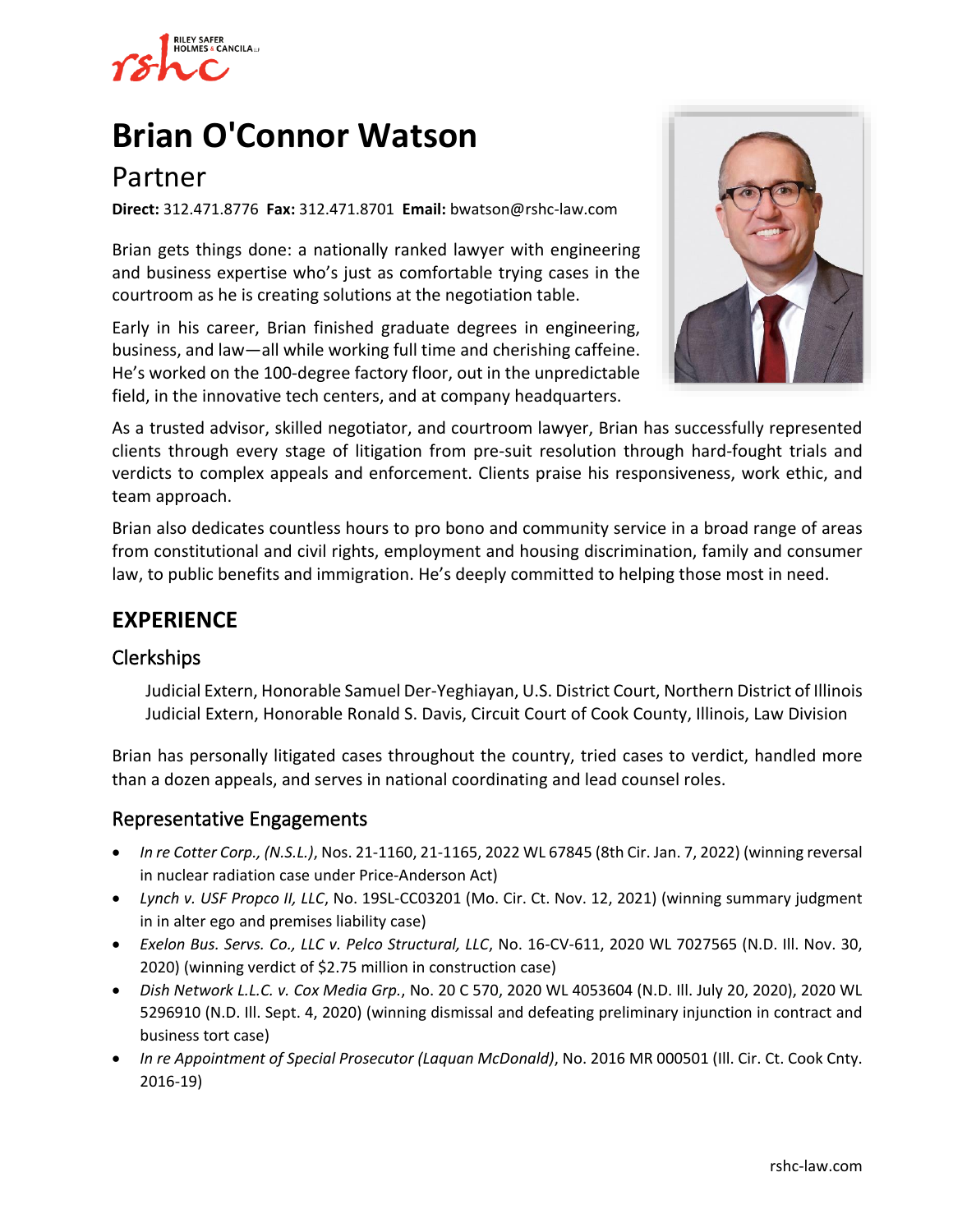# **RILEY SAFER HOLMES & CANCILA**

- *Gonzales v. WATCO Companies LLC et al*., No. 2015-00615 (Tex. Dist. Ct. Harris Cnty. Dec. 16, 2019) (winning summary judgment in catastrophic railroad injury case)
- *Krik v. Exxon Mobil Corp.,* 870 F.3d 669 (7th Cir. 2017) (winning appeal in products liability case)
- *Pecher v. Owens-Illinois, Inc.*, 859 F.3d 396 (7th Cir. 2017) (winning appeal on a product liability theory against a patent licensor)
- *Am. Senior Communities, LLC v. Burkhart*, No. 1:17-CV-03273-TWP-DML, 2019 WL 6170064 (S.D. Ind. Nov. 19, 2019), 2019 WL 4688708 (S.D. Ind. Sept. 26, 2019) (winning pretrial motions and prosecuting complex civil RICO, fraud, and business tort case)
- *Major League Baseball Properties & Chicago Cubs Baseball Club v. Stevens et al.*, No. 1:16-cv-09140 (N.D. Ill. Sept. 22, 2016) (winning injunctive relief and judgment in trademark infringement action)
- *Wiederhold v. Deere & Co.*, No. 1316-CV13192, 2016 WL 4621145 (Mo. Cir. Ct. June 30, 2016) (winning defense verdict in products liability case)
- *Suoja v. Owens-Illinois, Inc.*, 211 F. Supp. 3d 1196 (W.D. Wis. 2016) (winning defense verdict in products liability case)
- *Krik v. Owens-Illinois, Inc.*, No. 10-CV-07435, 2015 WL 5050143 (N.D. Ill. Aug. 25, 2015) (winning defense verdict in products liability action)
- *Arendt v. Owens-Illinois, Inc.*, No. 13-C-727, 2015 WL 3452549 (E.D. Wis. June 1, 2015) (winning summary judgment in wrongful death products liability case)
- *Smego v. Mitchell*, No. 3:08-cv-03142-SEM-TSH, 2015 WL 728550 (C.D. Ill. Feb. 20, 2015), jury verdict (Feb. 27, 2015) (winning exclusion of plaintiff's liability experts in constitutional dental care action and trying case to verdict)
- *Padilla v. Hunter Douglas Window Coverings, Inc.*, 14 F. Supp. 3d 1127 (N.D. Ill. 2014) (winning exclusion of plaintiff's liability experts in wrongful death products liability case)
- *Krik v. Crane Co.*, 76 F. Supp. 3d 747 (N.D. Ill. 2014); Krik v. Crane Co., 71 F. Supp. 3d 784 (N.D. Ill. 2014) (winning exclusion of plaintiff's liability experts in products liability case)
- *Ahnert v. Brand Insulation Inc.*, No. 13-C-1456, 2014 WL 4257740 (E.D. Wis. Aug. 29, 2014) (winning summary judgment in wrongful death product liability case)
- *Boyer v. Weyerhaeuser Co.*, 39 F. Supp. 3d 1036 (W.D. Wis. 2014) (winning dismissal of product liability theory against a patent licensor)
- *Bowles v. Owens-Illinois, Inc.*, 2013 IL App (4th) 121072, 996 N.E.2d 1267 (4th Dist. 2013) (winning appeal of summary judgment in complex civil conspiracy and product liability case)
- *In re Asbestos Prods. Liab. Litig. (No. VI)*, No. 13-1999, 2013 WL 3295312 (3d Cir. June 26, 2013) (winning dismissal of appeal in consolidated product liability actions)
- *Lamb v. Graco Children's Prods. Inc.*, 291 F.R.D. 665 (N.D. Fla. 2013) (winning summary judgment in putative consumer fraud class case)
- *In re Asbestos Prods. Liab. Litig. (No. VI)*, 289 F.R.D. 424 (E.D. Pa. 2013) (winning exclusion of expert testimony in consolidated product liability case)
- *Ellis v. Pneumo Abex Corp.*, No. 11-cv-01128, 2013 WL 1099016 (E.D. Pa. Jan. 3, 2013) (winning summary judgment in complex civil conspiracy and product liability action)
- *Purepecha Enters. Inc. v. El Matador Spices & Dry Chiles*, No. 11-cv-2569, 2012 WL 3686776 (N.D. Ill. Aug. 24, 2012) (winning summary judgment in a trademark infringement and unfair competition case)
- *McCune v. Graco Children's Prods. Inc.*, 495 Fed. App'x 535 (5th Cir. 2012) (winning appeal of defense verdict in product liability case)
- *Posey v. Pruger*, 762 F. Supp. 2d 1086 (N.D. Ill. 2011) (winning dismissal of civil rights case)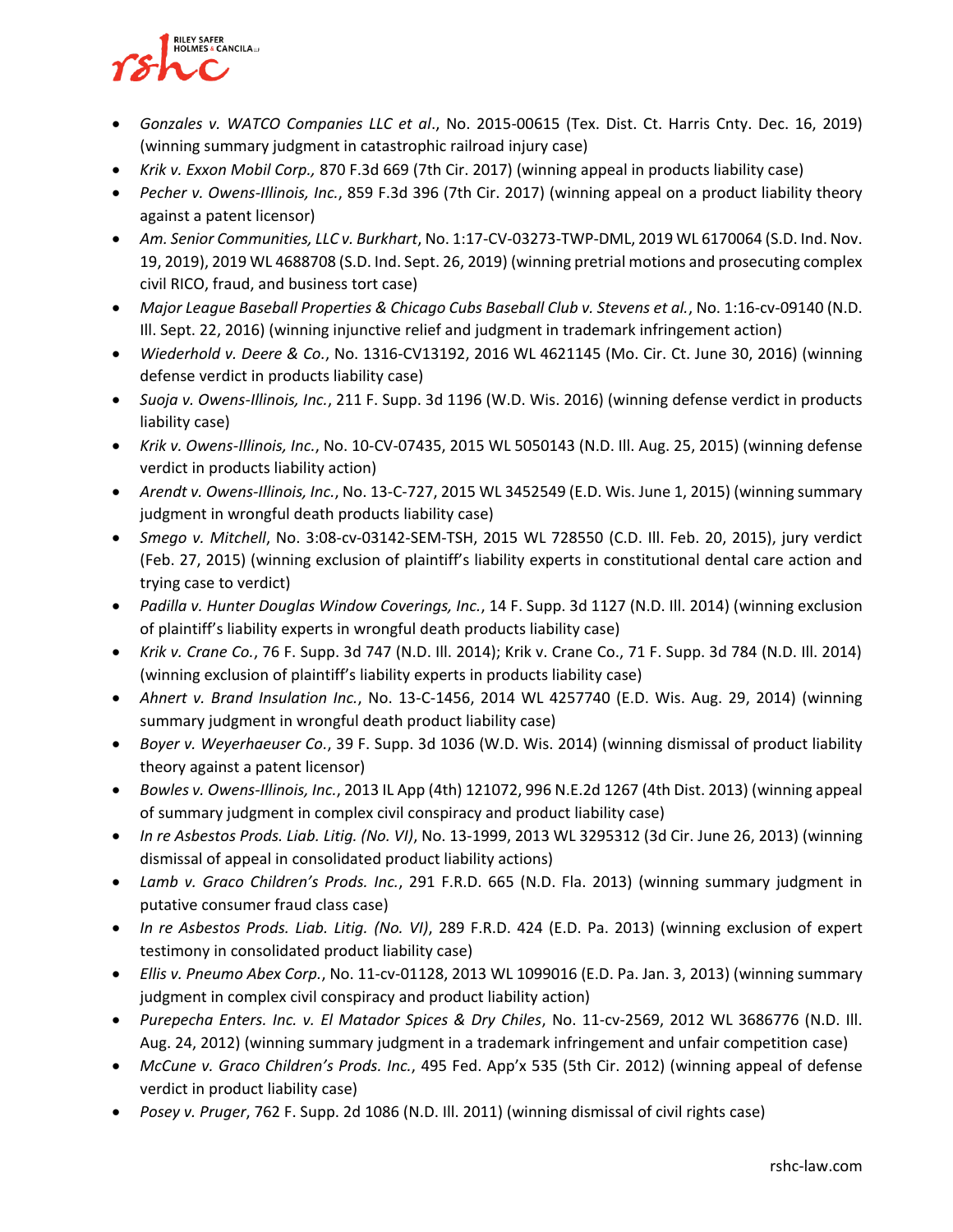

## **CREDENTIALS**

#### Education

Chicago-Kent College of Law, J.D., 2010, *cum laude*

Dean's Honor List

Merit Scholarship

CALI Awards for highest grade awarded in The Corporation and the Constitution, Disability Law, Energy Law, Illinois Civil Procedure, Intellectual Property in the High Tech Era, Legal Writing IV, Litigation Technology, Mediation, Patent Office Practice, and Police Misconduct Litigation

Purdue University, West Lafayette, M.S., Engineering, 2005

DePaul University, Kellstadt Graduate School of Business, M.B.A., Applied Economics, Operations Management, 2004, *with distinction, Delta Mu Delta*

Michigan Technological University, B.S., Electrical Engineering, Economics Minor, 2002, *cum laude*

#### Bar Admissions

Illinois

Indiana

Missouri

Wisconsin

U.S. Supreme Court

U.S. Court of Appeals for the Third Circuit

U.S. Court of Appeals for the Seventh Circuit

U.S. Court of Appeals for the Eighth Circuit

U.S. District Court for the Central District of Illinois

U.S. District Court for the Northern District of Illinois (Trial Bar)

U.S. District Court for the Southern District of Illinois

U.S. District Court for the Northern District of Indiana

U.S. District Court for the Southern District of Indiana

U.S. District Court for the Eastern District of Missouri

U.S. District Court for the Western District of Missouri

U.S. District Court for the Eastern District of Wisconsin

U.S. District Court for the Western District of Wisconsin

#### Professional Memberships

American Bar Association Chicago Bar Association Defense Research Institute (DRI) Federal Bar Association Illinois State Bar Association Missouri Bar Association Wisconsin Bar Association